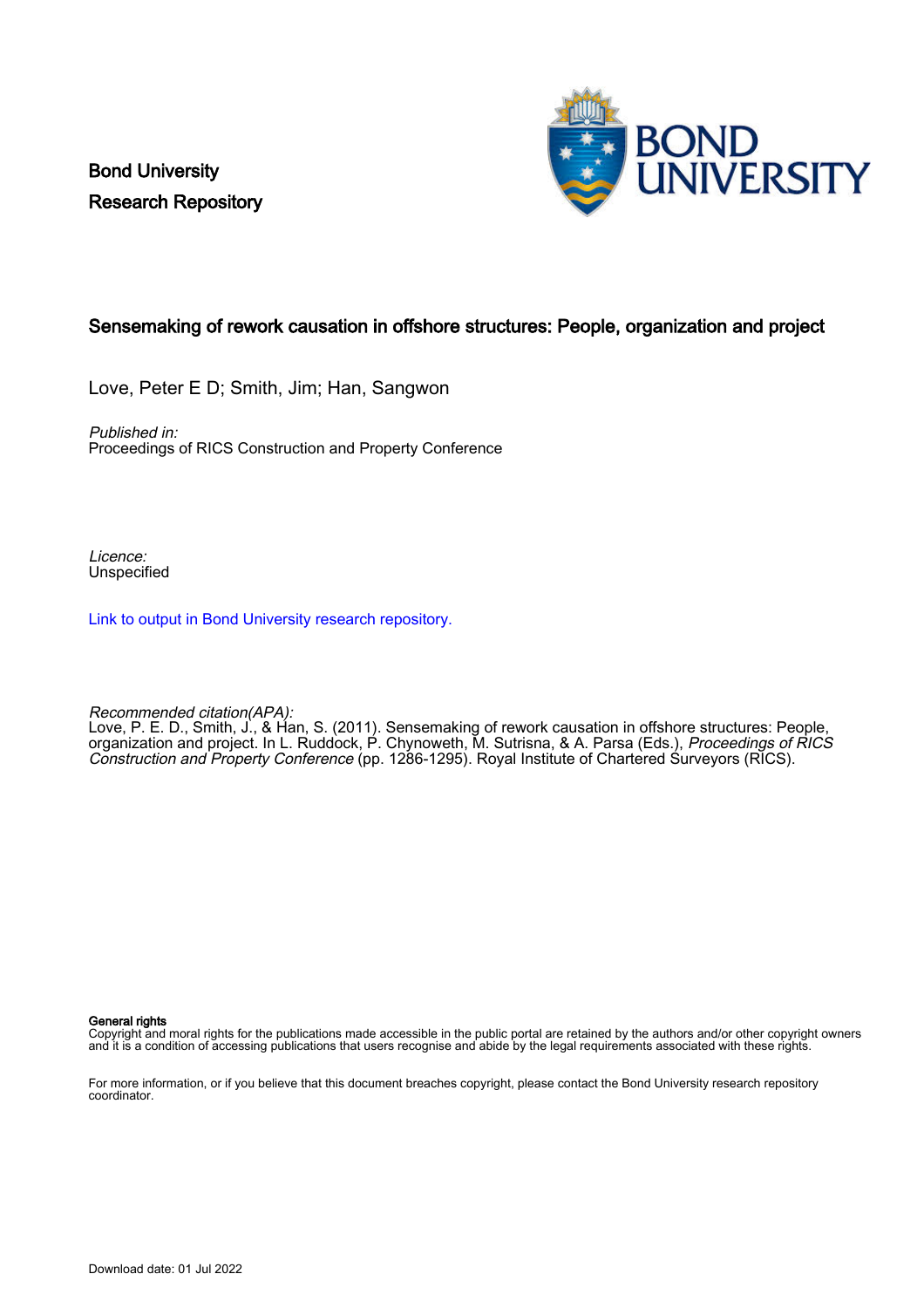## **Bond University [ePublications@bond](http://epublications.bond.edu.au?utm_source=epublications.bond.edu.au%2Fsustainable_development%2F113&utm_medium=PDF&utm_campaign=PDFCoverPages)**

[Mirvac School of Sustainable Development](http://epublications.bond.edu.au/sustainable_development?utm_source=epublications.bond.edu.au%2Fsustainable_development%2F113&utm_medium=PDF&utm_campaign=PDFCoverPages)

[Institute of Sustainable Development and](http://epublications.bond.edu.au/sustainabledev?utm_source=epublications.bond.edu.au%2Fsustainable_development%2F113&utm_medium=PDF&utm_campaign=PDFCoverPages) [Architecture](http://epublications.bond.edu.au/sustainabledev?utm_source=epublications.bond.edu.au%2Fsustainable_development%2F113&utm_medium=PDF&utm_campaign=PDFCoverPages)

9-12-2011

# Sensemaking of rework causation in offshore structures: People, organization and project

Peter E. D. Love *Curtin University of Technology*

Jim Smith *Bond University*, jim\_smith@bond.edu.au

Sangwon Han *University of New South Wales*

Follow this and additional works at: [http://epublications.bond.edu.au/sustainable\\_development](http://epublications.bond.edu.au/sustainable_development?utm_source=epublications.bond.edu.au%2Fsustainable_development%2F113&utm_medium=PDF&utm_campaign=PDFCoverPages) Part of the [Business Administration, Management, and Operations Commons](http://network.bepress.com/hgg/discipline/623?utm_source=epublications.bond.edu.au%2Fsustainable_development%2F113&utm_medium=PDF&utm_campaign=PDFCoverPages), and the [Construction Engineering Commons](http://network.bepress.com/hgg/discipline/775?utm_source=epublications.bond.edu.au%2Fsustainable_development%2F113&utm_medium=PDF&utm_campaign=PDFCoverPages)

#### Recommended Citation

Peter E. D. Love, Jim Smith, and Sangwon Han. (2011) "Sensemaking of rework causation in offshore structures: People, organization and project" COBRA 2011: RICS Construction and Property Conference. University of Salford, United Kingdom.Sep. 2011.

http://epublications.bond.edu.au/sustainable\_development/113

This Conference Paper is brought to you by the Institute of Sustainable Development and Architecture at [ePublications@bond.](http://epublications.bond.edu.au) It has been accepted for inclusion in Mirvac School of Sustainable Development by an authorized administrator of ePublications@bond. For more information, please contact [Bond University's Repository Coordinator](mailto:acass@bond.edu.au).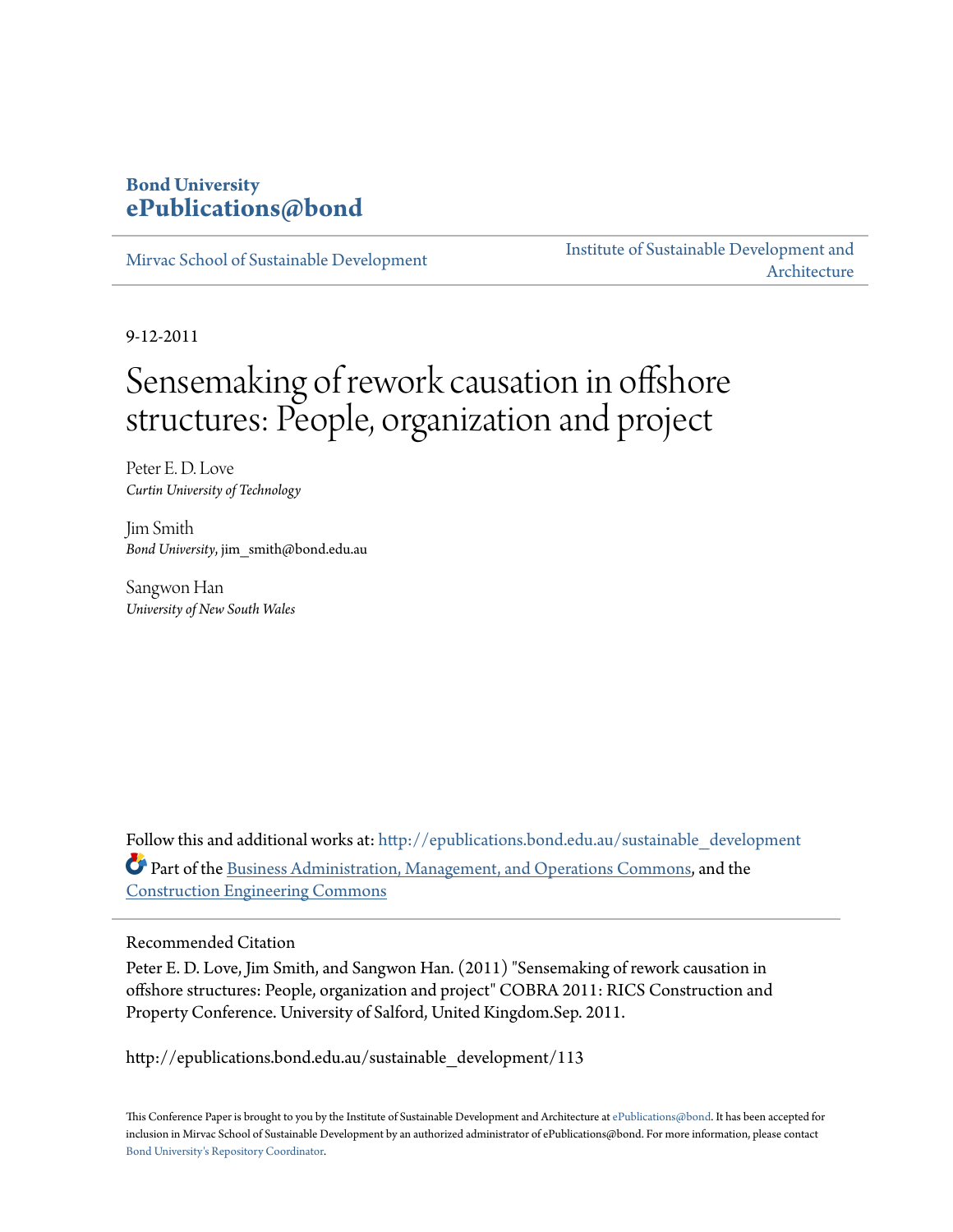# **Sensemaking of Rework Causation in Offshore Structures: People, Organization and Project**

## **P.E.D. Love<sup>1</sup> , Jim Smith<sup>2</sup> and Sangwon Han<sup>3</sup>**

<sup>1</sup>School of the Built Environment, Curtin University, GPO Box U9187, WA 6845, Australia <sup>2</sup>School of Sustainable Development, Bond University, Robina, QLD 4229, Australia <sup>3</sup>School of Civil and Environmental Engineering, University of New South Wales, Sydney NSW 2052, Australia

*Email: [p.love@curtin.edu.au;](mailto:p.love@curtin.edu.au) [jismith@bond.edu.au;](mailto:jismith@bond.edu.au) [s.han@unsw.edu.au](mailto:s.han@unsw.edu.au)*

#### **Abstract:**

Cost and schedule overruns are norm in offshore hydrocarbon projects. With increasingly complex commercial and contracting arrangements, technical challenges, changing local economic and regulatory conditions and a shift toward project's being undertaken in peak oil frontier regions, the risks of overruns increase. A major factor contributing to such overruns is rework. Twenty three indepth interviews with leading oil and gas industry practitioners were undertaken to acquire knowledge of their experiences of rework causation in offshore projects. Analysis of the dialogue and narratives obtained enabled a nomenclature for rework causal factors to be classified as *People*, *Organization* and *Project* for different types of offshore structure. The determination of rework causal factors provides the foundations for appropriate risk management strategies in future projects to be determined.

#### **Keywords**:

errors, change, sensemarking, offshore projects, rework

## **1 Introduction**

The catastrophic failure of offshore structures such as Piper Alpha, Sleipner A, Petrobas-36 and Ranger I resulted in an intense period of introspection that resulted in major changes to safety, reliability and engineering assessments and standards (e.g., Moan, 2009). Detailed investigations and subsequent analysis of these accidents have attributed the causes of failure to be associated with an array of human and organizational errors (Bea *et al*., 2010). Such errors not only have been found to contribute to system failure and accidents, but also cost and schedule overruns in projects (Love *et al*., 2009). Between 1993 and 2003 one in eight major offshore developments with a capital expenditure (CAPEX) ranging from US\$1 million to US\$3 billion were deemed to be a financial disaster. These projects exceeded cost and/or schedule growth by 40%, or within the first year of operating were producing less than 50% of production capacity (Merrow, 2003a,b). Furthermore, more than 40% of capital offshore projects in excess of US\$1 billion overran budget by more than 10% (Merrow, 2003a,b). More recently, it has been estimated that the average cost overrun for offshore construction programs is 35% and average delays total seven months (Eriksen, 2010). The most common factors contributing to cost overruns in offshore projects are (Eriksen, 2010):

- the placing of orders before engineering is completed;
- the implementation of new technology without qualification;
- insufficient engineering with regard to operational robustness and maintainability;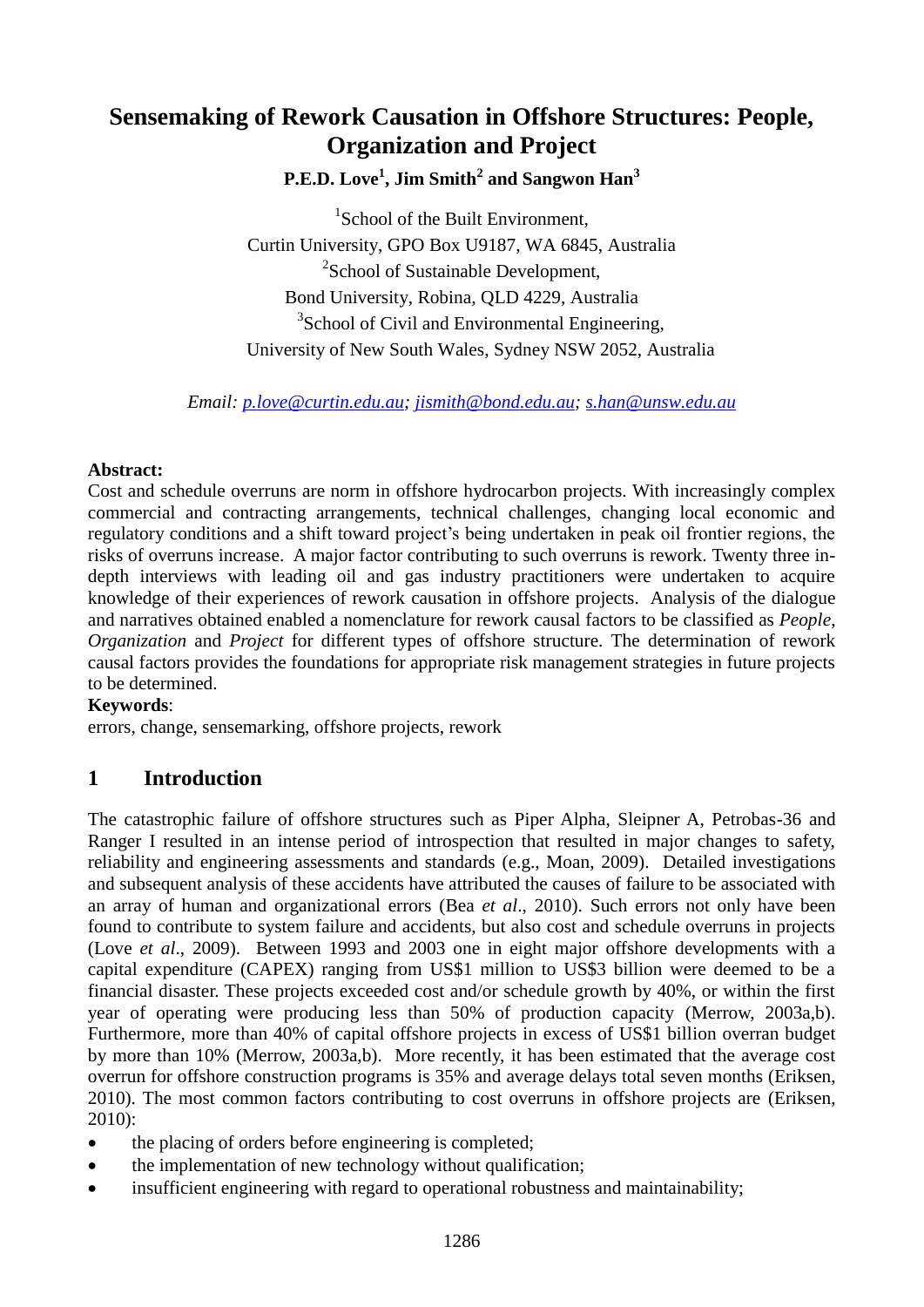- problems with component deliveries and documentation when transferring fabrication;
- fabrication yards having to build competence and resources during the project, and
- poor interface management.

Complex commercial and contracting arrangements, increased technical challenges, changing local economic and regulatory conditions, and a shift toward projects being undertaken in frontier regions (e.g., Bangladesh, Ecuador, Kazakhstan, and Peru) are increasing the risk of overruns, failures and accidents.

Failure to deliver megaprojects on budget and on schedule often generates negative publicity in the national and international news, thus adversely impacting stakeholders' perception of a company's ability to meet commitments. Poor project performance is not acceptable when capital markets are looking for predictability and strong returns (Love *et al*., 2011a). Projects that underperform, perhaps due to rework, are often explained away as being an isolated instance of unfortunate circumstance and considered not to be a part of normal practice (Love *et al*., 2009). Put differently, rework in such circumstances may be analogous to being a 'Black Swan' (Taleb, 2007); an outlier event within projects. In spite of its outlier status, explanations and justifications for its occurrence, after the fact, are often made by organizations in an attempt to make the event explainable and predictable (Taleb, 2007). The quandary is that many organizations are reluctant to admit to problems that may exist within their systems and processes for fear of being judged irresponsible by their stakeholders. To reduce the probability of cost and schedule overruns, failures and accidents, rework risks need to be identified and classified before they can be assessed, managed, and mitigated. A series of unstructured interviews with leading industry practitioners was undertaken to acquire knowledge about their experiences with rework in projects that they had been involved with. The dialogue and narrative derived provide valuable insights that enabled 'sensemaking' of rework causes to be identified for various different types of offshore structure.

## **2 Rework and Latent Conditions**

Rework has been defined as "the unnecessary effort of redoing a process or task that was incorrectly implemented the first time" (Love, 2002:p.18). It has been identified as a problematic issue in construction and engineering projects and a major contributor to cost and schedule overruns (Hwang *et al*., 2009). Rework, on average, contributes to 52% of a total cost overrun incurred and can increase schedule by 22% (Love, 2002). Rework costs have been found to range from 5 to 20% of contract value in construction and engineering projects (Love *et al*., 2011a). To date, there is limited knowledge available about rework costs and its causes in offshore projects.

Rework has been attributed to latent conditions that reside within the organizational and project systems (Love *et al.*, 2009). Reason (1997) states that "latent conditions are to technological organizations what resident pathogens are to the human body"  $(p.10)$ . For example, at an organizational level this may include insufficient training, resourcing levels and lack of a quality management focus. At a project level, lack of supervision, competitive tendering, and contracting strategy have been found to provide the conditions for errors to manifest (Love *et al*., 2011a). In effect, latent conditions lay dormant within a system until an error comes to light. Invariably, they arise as a result of strategic decisions taken by senior management, government, regulators, designers and key decision-makers. The impact of these decisions spreads throughout an organization and project, shaping their culture and creating error-producing factors within individual workplaces (Reason, 1997).

Errors can take the form of violations, mistakes, slips and lapses (Reason, 1990). Violations arise to due aberrant behaviour and are analogous to omission errors, though they may not always result in an error being made. Violations are deliberate deviations from practices deemed necessary (Reason, 1990). Before errors become apparent, participants often remain unaware of the impact upon project performance that particular decisions, practices or procedures can have (Love *et al*., 2009). Until errors are identified or a failure occurs they remain in a state of incubation and become an integral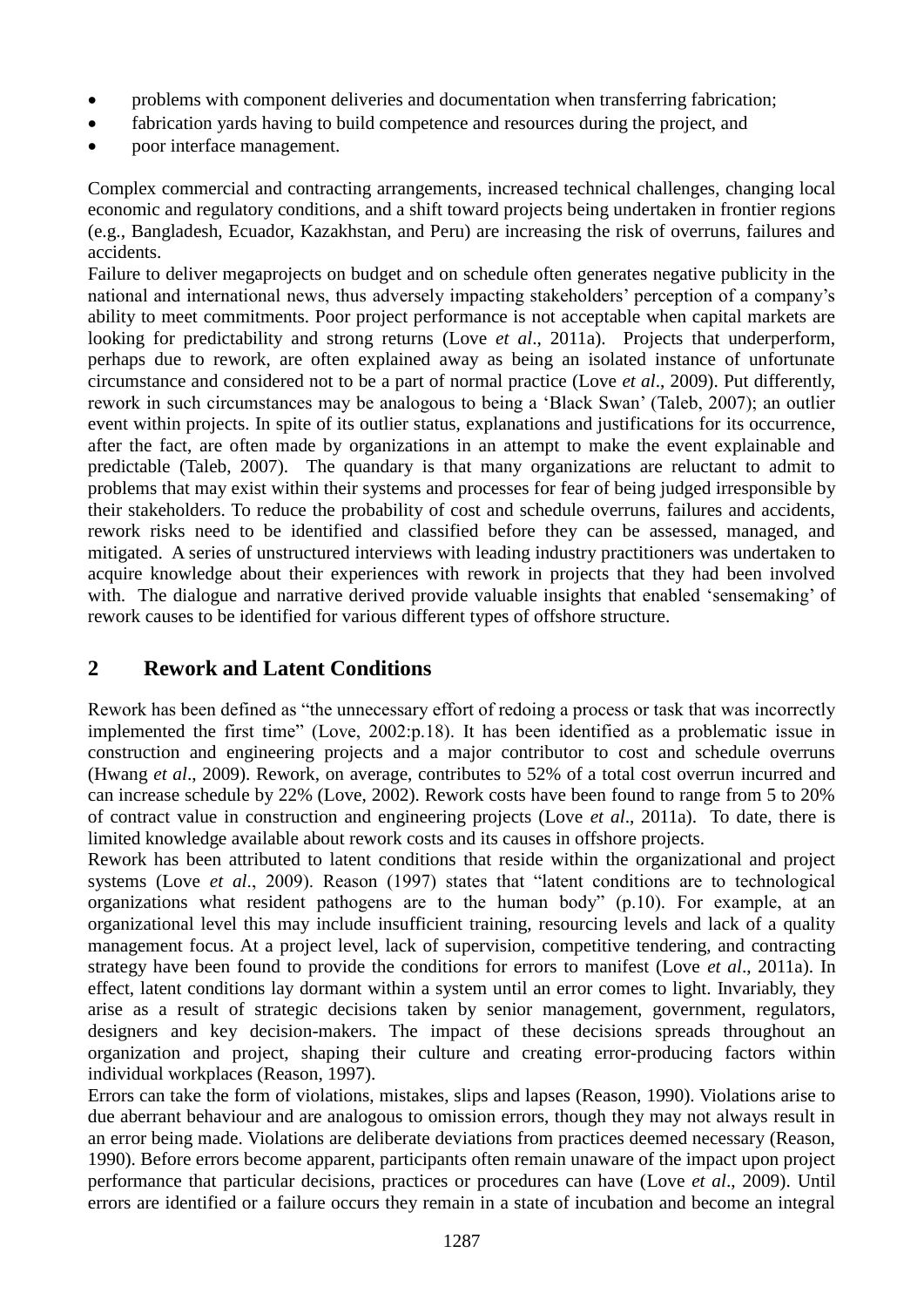part of everyday work practices (Reason, 1990). If an error is identified, then rework can be undertaken. If schedule pressure becomes a problem during the rectification of the error, then there is a potential for safety to be compromised and accidents to occur (Goh *et al*., 2011).

Active failures are unsafe acts committed by people who are in direct contact with a system. They are often difficult to foresee and cannot be eliminated by simply reacting to the event that has occurred. When latent conditions combine with active failures, then the error consequences that arise can be significant (Reason, 1990). Active failures, such as those identified above, have an immediate impact and are committed at the human-system interface (Reason, 1997). Latent conditions provide an environment for increasing the likelihood for active failures to occur by creating the local factors that promote an individual to commit an error or violation (Reason, 1997). Through proactive management latent conditions can be identified and remedied before an adverse event occurs (Goh *et al*., 2011).

## **2.1 Project Complexity and Uncertainty**

The management of errors in offshore operations has been extensively examined from a human and organizational perspective (Ren *et al*., 2008). Such research has been initiated by accidents and catastrophes that have occurred. While considerable advancements in the ability to reduce and predict their likelihood, errors have been made and still continue to prevail. A possible explanation for this can be derived from Tversky and Kahneman (1974) research on judgment and uncertainty. People are guided by their previous experiences and therefore will be inclined to underestimate irregularities in the future. Thus, they will plan for fewer contingencies than will actually occur. Tversky and Kahneman (1974) have suggested that people are influenced by the representativeness and availability of heuristics that are available to them. When people rely on individual representative heuristics they are likely to judge causality on the basis of perceived similarities between the cause and effect of events they have experienced, or to their knowledge. If people rely on the availability heuristic then they will predict the frequency of an event, or a proportion within a population, based on how easily an event can be brought to mind. This is also compounded if a person believes that a given event has only one underlying cause (Nisbett and Ross, 1980). Love *et al*. (2011a) suggest that the causes and effects of committing errors are not unidirectional or linear, but are reciprocal or looped in their relationships. Understanding how such relationships emerge and interact with one another is necessary in the pursuit of error and rework reduction. The ideal error reduction approach is to view errors as symptoms of underlying problems, and in so doing, they become information sources that help explain how systems work. While underlying events may be similar in nature, the dynamic and chaotic nature of projects may produce large variations in system behaviour if a shift or deviation from initial conditions arises. Such a phenomenon is referred to as *sensitive dependence* (Hilborn, 2004).

Another issue that may explain why projects continue to experience cost and schedule overruns is the use of conventional project management within chaotic environments. Classical Newtonian scientific philosophy is somewhat akin to conventional project management and implies that order should be imposed from above (leading to top-down command and leadership) and that structures should be designed to support decision-makers. As projects have become more complex in nature, this philosophy to managing projects is deemed ineffective in reducing failures and assuring successful outcomes. Inherent within complex projects are unintended consequences and counterintuitive outcomes due to the structural complexity and uncertainty that prevails. According to Williams (2002) structural complexity is derived from the interaction between the number of elements that form the project and their interdependence. Uncertainty is derived from a lack of clarity concerning project goals and an absence of appropriate means with which to achieve those goals (Williams, 2002). The result is that project elements interact in complex and unpredictable ways, which can increase the likelihood of rework occurring (Love, 2002). This situation is further exacerbated when activities are undertaken concurrently due to issues associated with schedule pressure.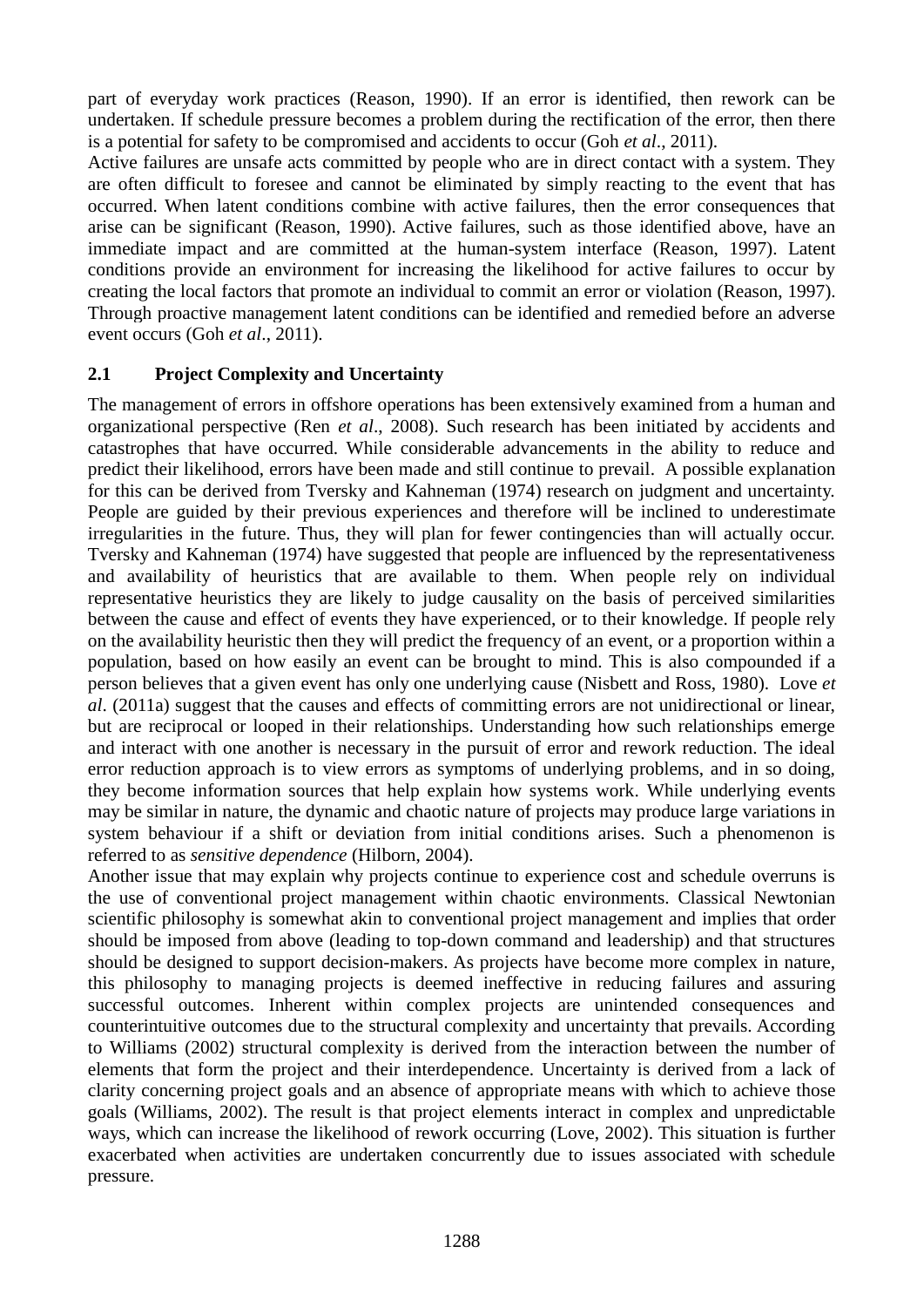In an effort to meet a project's schedule completion date, additional resources may be employed, however such action may lead to a contradictory effect (McConnell, 1999). By pushing beyond the limits of concurrency, complexity increases and tasks are delayed, particularly when revisions, repairs and rework occur (Love, 2002). Paté-Cornell (1990) suggests that schedule pressure not only increases the probability of errors occurring but also decreases the chances that they are detected using regular procedures. Design errors that may be deemed minor in nature are likely to be overlooked due to the time that it would invariably take to correct them (Paté-Cornell, 1990). An ‗escalation to commitment' may prevail if any ambiguities are identified and invalidate efforts of the initial design and engineering that has been undertaken (Paté-Cornell, 1990:p.1214). The inherent uncertainty that prevails within offshore projects can result in planning being problematic, especially when information is unavailable. Faced with high uncertainty, there is an over reliance on scope changes to solve problems that may arise during construction, installation and commissioning.

## **3 Research Methodology**

An interpretative research approach was adopted to determine the systemic nature of rework. A similar approach has been advocated by Goh *et al*. (2011) who examined the systemic causes of organizational accidents. As limited research has addressed rework in offshore projects ‗subjective idealism' was adopted (Farrell, 1996). In this instance, subjects construct their own views and opinions on the phenomena to be investigated based upon their experiences; an inclination to truth and pragmatism is deemed to prevail. This approach is similar in nature to Weick's (1988) ‗sensemaking' where meaning is given to experience, dialogue and narratives about events that have occurred through a process of retrospection.

## **3.1 Data Collection**

Twenty three in-depth interviews were conducted over a four month period with a variety of personnel including operations managers, project managers and engineering managers who were working for a major international oil and gas operator. The sample consisted of: operations managers (3), project manager (10), structural engineer (3), procurement manager (2), mechanical manager (2) and Engineering Manager (3). Interviews were chosen as the primary data collection mechanism as they are an effective tool for learning about matters that cannot be observed (Kvale, 1996). The firm was selected as the research team had a direct contact point within the organization that had an interest in understanding 'why' and 'how' rework emerged in projects. For reasons of commercial and individual confidentially, specific details about the organization are not presented. Personnel involved with the procurement of projects within the organization were invited to participate in the research and interviews were conducted at the offices of interviewees for their convenience. Interviews were digitally recorded and transcribed verbatim to allow for finer nuances of the interview to be documented.

The interviewees' details were coded to allow for anonymity, although all interviewees were aware that it might be possible to identify them from the content of the text. The format of the interviews was kept as consistent as possible following the themes associated with rework identified from the literature. The interview commenced by asking individuals about their experience within industry, and their current role within the organization. Interviewees were then asked to select a completed project they had been involved with and identify a particular rework incident that had taken place. The interviewee was then asked for their perspective how and why they thought it arose. Phrases such as 'tell me about it' or 'can you give me an example' were asked when further information was required. The open nature of the questions allowed for avenues of interest to be pursued as they arose without introducing bias in the response. Interviewees were asked to identify the main sources of rework that occurred in offshore projects that they had been involved with and to suggest strategies could be used to prevent it from reoccurring in the future. Notes were taken throughout the interview to support their digital recording to maintain validity. Interviews varied in length from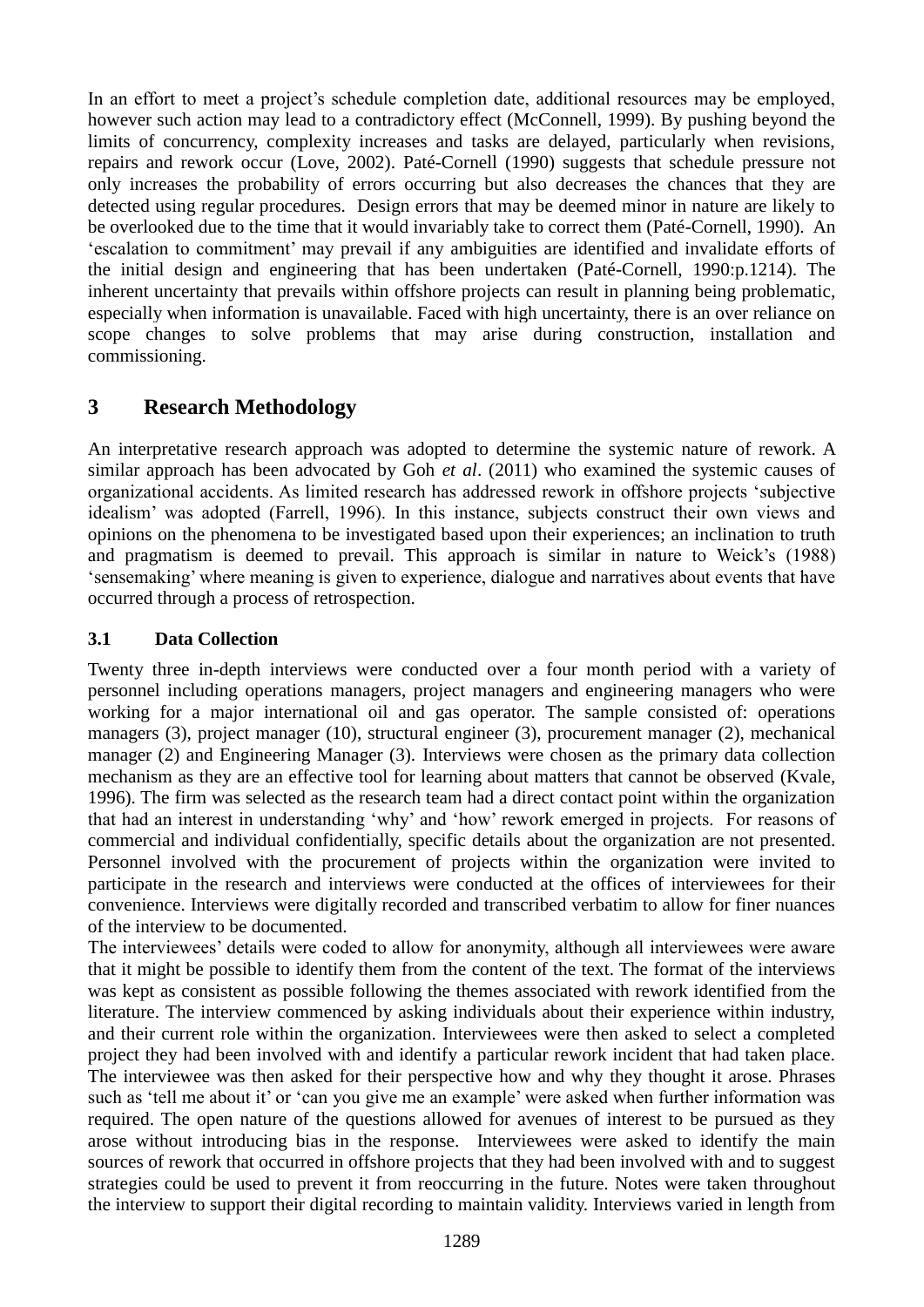one to three hours and sought to stimulate conversation whilst simultaneously breaking down any interpersonal barriers that may have existed between the interviewer and interviewee. Each interview was transcribed and a copy given to each interviewee for comment to check overall validity and accuracy. In conjunction with the interviews, documentary sources for each of the projects were provided.

## **4 Findings and Discussion**

Each interviewee held views as to the reasons rework occurred in projects that they have been involved with, though a high degree of consensus emerged as to the underlying causes and risks that needed to be taken into account to reduce its materialization in projects. When rework in a project was deemed to be equivalent to a series of 'anaphylactic shocks' that destabilized a projects' performance, though the severity of its impact cost and schedule performance depended upon where and when an error was identified and how it was addressed. Narratives from completed projects that interviewees had been intimately involved with from different parts of the world were described. This led to a rich representation of the dynamics and risks associated with rework to be attained. The sharing of dialogue and narratives is pivotal for learning, though there is a proclivity for it to occur at different levels within organizations.

#### **4.1 Rework Costs**

Intuitive estimates of rework costs for projects were provided by interviewees. These ranged from 3% to 25% of CAPEX. Such costs are not measured even though they can contribute to increased project costs. Using an Engineering Procurement Construction (EPC) contract strategy, a 10% cost growth, with 5% due to rework, was deemed to be acceptable considering the uncertainty and complexity associated with offshore projects. Taking into account the potential for optimism bias (i.e. over estimating the likelihood of positive events and under estimating the likelihood of negative events), the actual rework costs could be considerably higher.

Cost overruns were deemed to be the norm. Having to undertake rework as a result of errors and omissions was an issue not *formally* recognized during the concept design and Front End Engineering Design (FEED) risk management processes that were in place within the organizations where interviewees had been employed. Despite the use of post mortems from completed projects being used as a formalized learning mechanism for future projects, the inclusion of any form of risk assessment or even acknowledgment of rework was eschewed: it is a 'taboo', its costs buried within a project's contingency sum. To the interviewees knowledge rework is not measured; it exists and occurs regularly, but is hidden deep within an organization's subconsciousness until a major incident arises. Then, as one engineering manager commented "the blame game begins and the contract comes out, and all hell breaks loose". An unwillingness to admit that rework was a problem was clearly evident from the opening statement made by a project manager who had more than 15 years experience working in offshore environments who initially stated "we don't have rework in our projects". This shielding comment was not the voice of the individual, but that of the organization they were representing. The mere recognition that errors occurred could potentially jeopardize the organizations corporate image and possibly the value of their ‗shares'. As the interview unfolded, the voice and experience of the individual began to surface. It was clear that rework was indeed a costly issue in many projects that they had been involved with.

If rework costs of 5% of CAPEX are an acceptable norm, there is a danger that this 'norm' will insidiously creep up further and settle in at an uncomfortable level, particularly as demand for energy and hydrocarbons increases. If rework repeatedly occurs within offshore projects, it may become invisible or viewed complacently as being a necessary evil of doing business. The percentage increase in rework will undoubtedly be added to an organization's overall costs. If rework accounts for 5% of regular work of an organization, this would lead to everything being increased by 5%: supervision, cycle time for administrative procedures, answering requests for information, and so on. The time element obviously translates into costs, which are then buried in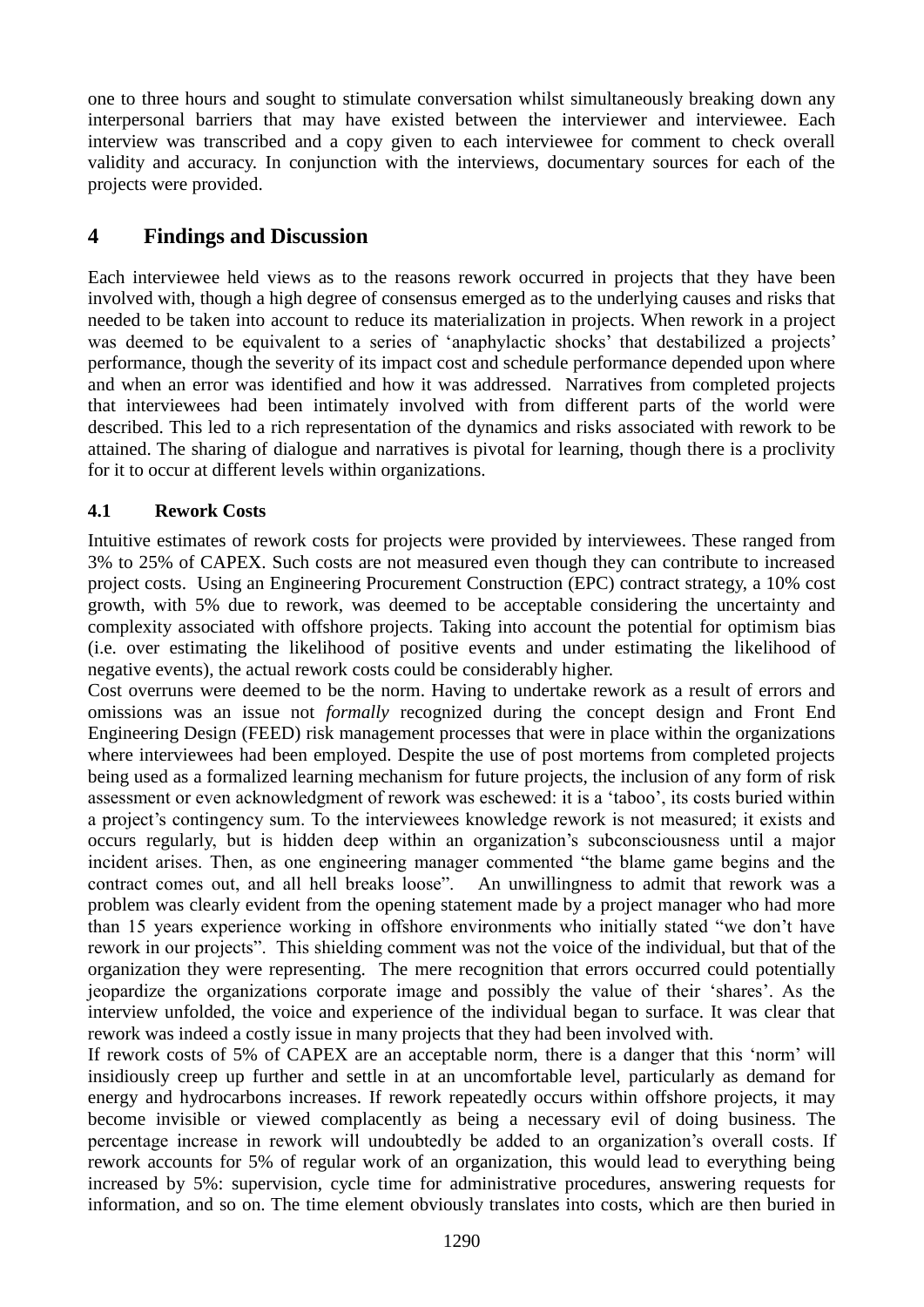what would be considered 'normal' operating costs. History suggests that those who fail to learn from their mistakes are invariably condemned to relive them again. Insight gained from previous mistakes or oversights made in projects can be gainfully employed in preventing future repetition. Learning from mistakes is difficult, but continuing to make the same ones is far harder and certainly more costly.

#### **4.2 Narrative: Remember the Shareholder**

In this narrative, the deck, hull and mooring system were constructed (fabricated and installed) by three different contractors simultaneously and importantly, contracts were let before the detailed engineering had been completed. This posed a problem during hull and Topside fabrication as the number of risers was not determined due to the uncertainty of the hydrocarbon well. In describing this issue a project manager stated:

―We started the engineering of the Topsides when we'd not completed the reservoir simulation works. We were running before we could walk! We over designed on the number risers and wells that were going to be needed. Those assumptions turned out to be wrong. We kept going round in circles because we'd not finished the reservoir works. We were designing for too many uncertainties and complexities. Mistakes were made; we were under considerable pressure to get the project up and running. We always have to remember though that we have shareholders who expect dividends".

The fabrication process was staged until the number of risers could be finalized and detailed engineering completed. This staging inadvertently delayed the project's schedule, but it was still expected that the installation process would meet its original schedule. Any delay to the final completion date would adversely influence gas production and the company's share prices. Audits and reviews of the detailed engineering were undertaken, but this was seemingly done in a haphazard manner due to the imposed schedule pressures. It was not until the platforms components were being installed that engineering and fabrication errors began to materialise. While threedimensional clash detection exercises had been undertaken during engineering, extensive clashing of pipe work occurred on-site during the installation of the deck and hull systems. A structural engineer revealed that an up-dated software version was used, but unfortunately several engineers were not completely familiar with the 'nuances' of the new application. An engineering manager stated:

―We're experiencing a severe skills shortage. We just can't get people who have the skills and experience needed. The entire resource sector is experiencing a shortage of labour. We're just getting who we can and try to train them on the job  $-1$  don't know what we'll do if and when we get more work. We don't have time to train people. Sadly, it has to be done on the job. You only have to look at the quality of work undertaken by the contractors and their subcontractors. We have to hold their hands".

Evidence of this inexperience became apparent when the platforms components were being installed; poor quality materials and workmanship were prevalent. For example, issues related to weld contamination, and mismatching material grades were identified. During Topside installation, it was observed that material grades had been 'mixed up'. Type II steel had been used where only Type I had been specified. This was a major concern as the Topside's structural integrity was brought into question. The Type I steel was subjected to rigorous testing and it was found that it achieved the performance level equivalent to that specified for Type II steel. A simple colour coding system in the fabrication yard would have eliminated these errors. There were instances where a weld had been contaminated by the inclusion of dissimilar materials. Pressure testing of pipe work and equipment during the fabrication process to ensure the integrity of the welds, revealed carbon steel particles had become engrained within a stainless steel weld. Once this happens the weld adopts the function of an anode to the stainless steel cathode, thus accelerating the process of corrosion. A structural engineer suggested that during fabrication the same grinders and steel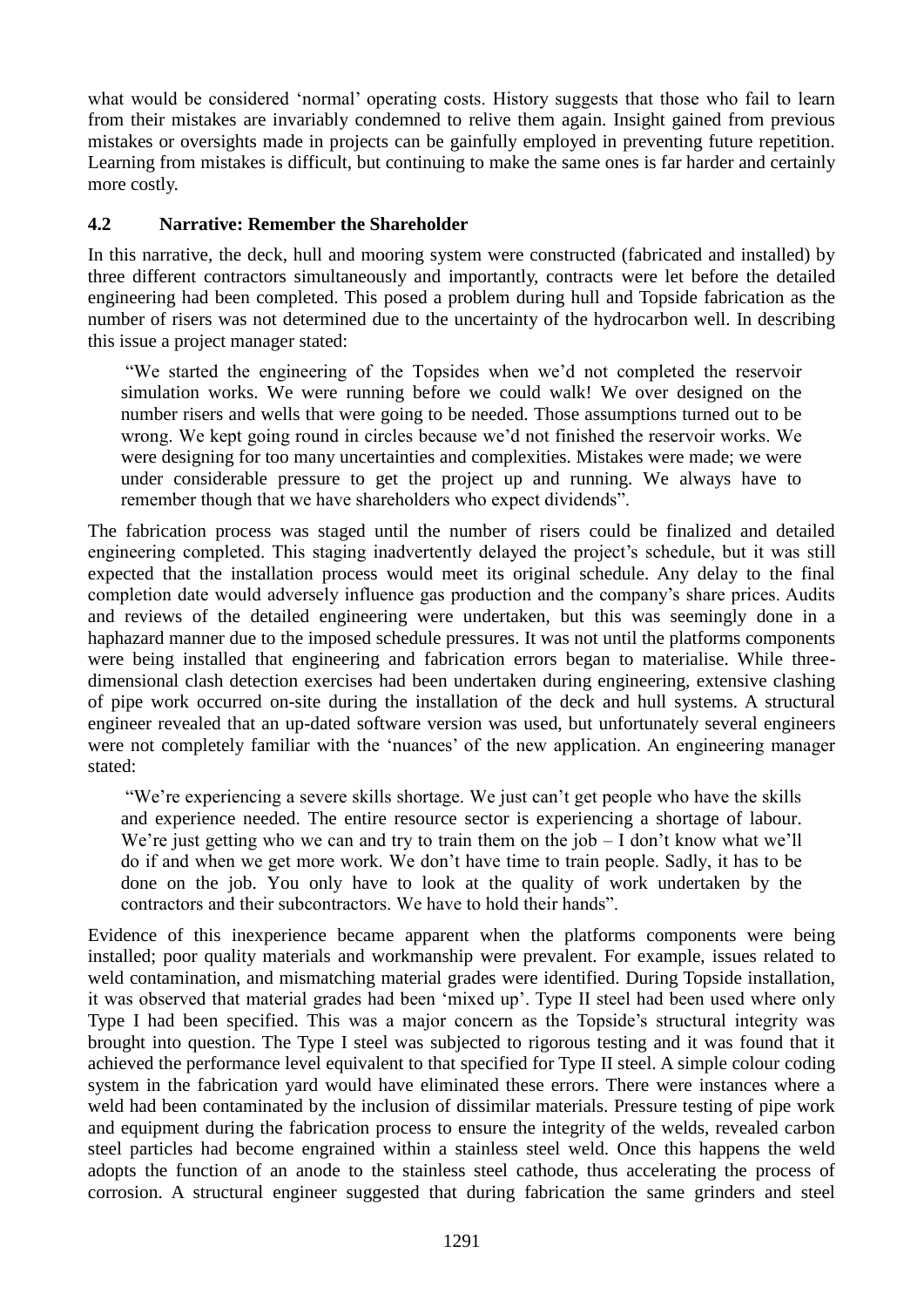brushes that had been used on the carbon steel were probably also used on stainless steel and copper nickel pipe work; a clear indication that the contractor did not implement stringent QC procedures. Minor works were undertaken, but the weld's integrity needed to be constantly monitored.

## **4.3 Narrative: The Push for Production**

In this next narrative, rework costs were estimated to be 3% of CAPEX, which according to the estimates identified above were below the level considered to be a 'norm'. Like the aforementioned project, the determination of the hydrocarbon reservoir was identified as a problematic issue. A project manager project stated:

"It's very difficult determining in the size of a hydrocarbon reservoir. There are so many variables we have to take into account, though with the technology we have today you'd expect some degree of accuracy. When you're dealing with Mother Nature you never know."

Failing to assess the reservoir capacity impacted on the engineering and procurement of the Topside facility. The deck, hull and mooring system were constructed (fabricated and installed) by three separate contractors. The same contractors that had been involved with the project presented above were involved with this project, and therefore were familiar with the client's eagerness to push ahead with the project to satisfy shareholder confidence. Again, contracts were let before the detailed engineering had been completed. Recognizing that a tight schedule had been established, the number of risers required was anticipated based upon preliminary forecasts of the reservoirs capacity and incorporated into the engineering design. Contractors began to fabricate based upon the original engineering design but changes to the design were required to accommodate for an increased production capacity. This resulted in significant changes to the platforms component parts. Fortuitously, the rework required was undertaken in the fabricating yard and not on-site. During fabrication the internal side of a caisson and riser guides were found to be unpainted. This was not noticed until they had been installed. Concerns over accelerated corrosion were raised due to water movement within the annulus casing and the removal of the corrosion product, which would have otherwise acted to protect the uncoated surface. It was deemed impractical to coat the internal caisson and riser guides through the small annulus gap. At such uncoated locations, corrosion can be exacerbated and therefore the caisson required continual monitoring; an unnecessary maintenance cost was created.

## **5 People, Organization and Project**

Sensemaking of rework through dialogue and narratives provided by the interviewees revealed high degree interdependency existed between rework events. In Figure 1 the relationship between the nomenclatures of people, organization and project is identified. Apart from the organizational and project related influences, erroneous decisions during FEED can occur due to impaired human cognition. An individual's cognitive *ability* (i.e. measured by aptitude tests) and *style* (i.e. the way an individual thinks, perceives and remembers information) influences their ability to learn. The majority of errors that arise are due to human action or inaction by virtue of cognitive failure (Busby, 2001).

Cognitive failure can be defined as cognitive-based errors on simple and often replicative tasks that a person should normally complete without fault; these mistakes include problems with memory, attention or action (Reason, 1997). The inability to engage and sustain attention is seldom a direct consequence of boredom. Boredom is often described as an adverse affective or cognitive state, but is arguably more fundamentally an inability to engage and sustain attention (Wallace *et al*., 2002). Decisions taken by senior managers at an organizational level, which are often influenced by the demands imposed on them from their environment, can determine the extent that policies and procedures are adhered too as well as the resourcing capacity for a project. Decisions that are made by individual organizations can increase or decrease the likelihood of rework. Each participating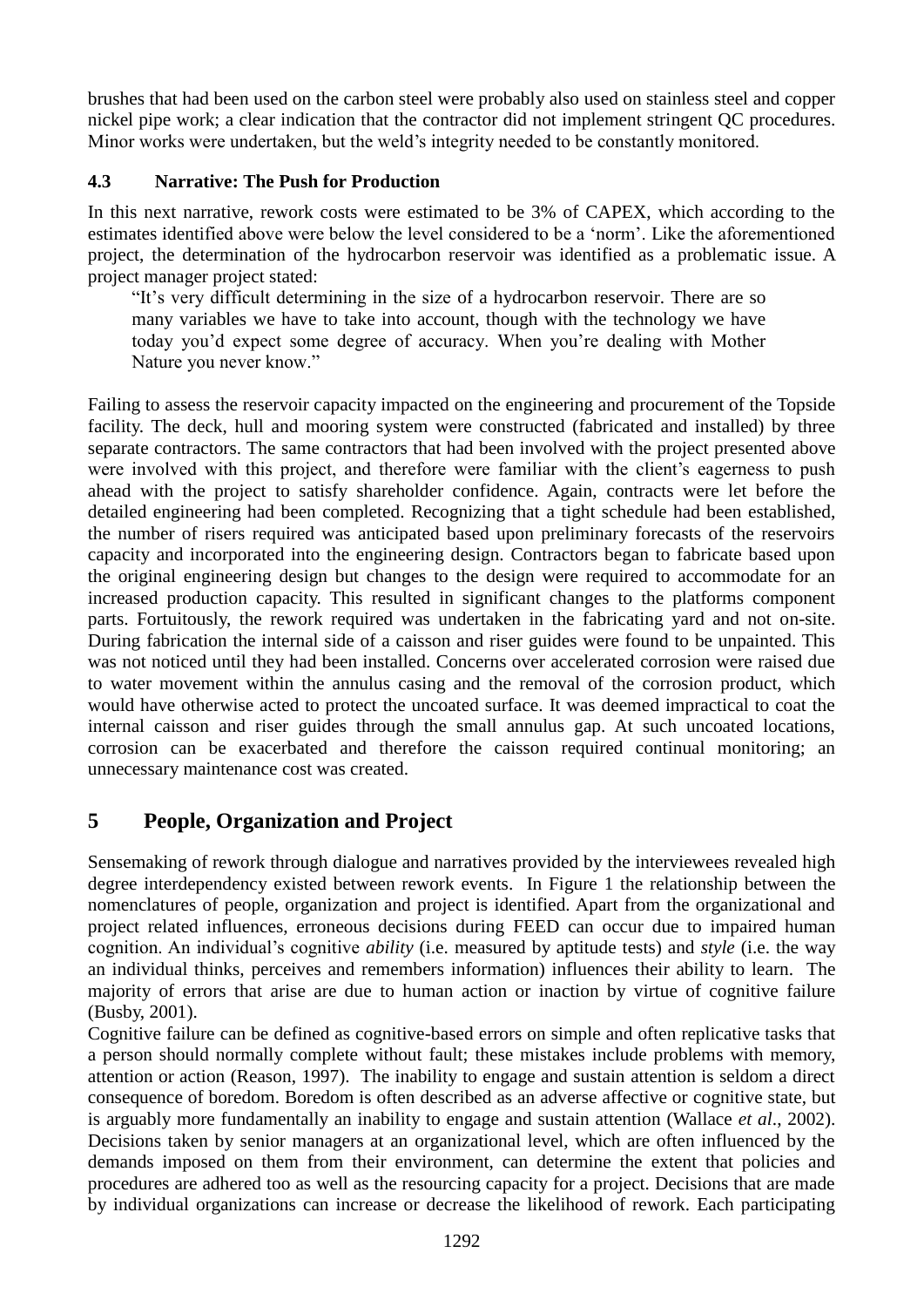organization has differing goals, objectives and learning capacity, which may further exacerbate problems that become embedded within project systems and processes. The contracting strategy adopted for a project therefore needs to ensure that goal alignment can be ensured. The current use of an EPC contracting strategy inhibits goal alignment between participating project organizations, especially when competitive price determination becomes a driver for the selection of their services. Instead, alliances with an in-built learning capability and performance incentives should be used to establish a project culture that is able to drive the behaviour of organizations to achieve a successful project outcome (Love *et al*., 2011b).



Figure 1. Relationship between people, organization and project

An organization's culture influences its ability to learn, particularly in the context of rework reduction (Love *et al*., 2000). A culture conducive to learning is necessary for stimulating innovation, as it enables an organization to anticipate and adapt to the dynamics of a changing environment. An organization where a learning culture exists is characterized as one where all its members value learning and strive for high performance through its application to innovative work (Love *et al*., 2000). A culture adept at learning emphasises open exchange of information and ideas in ways that facilitate exchange and dissemination of knowledge. Culture is based upon the beliefs that are shared within, whereas climate is based upon what an individual's senses about its organizational environment. In the context of a learning climate, it is not the work environment, but the way in which employees are encouraged to respond to it. According to Koppelman *et al*. (1990) it is the 'perceptual medium' through which culture and other work environment factors influence job-related attitudes and behaviours.

It would appear ‗learning' is not given the priority that is needed by organizations as excessive cost and time overruns are regularly experienced. The same mistakes are being repeatedly made. Implementing strategies to maximize production capacity and profit to increase 'share price', by unnecessarily accelerating activities, can lead to safety and the environment being jeopardized. Such a strategic risk can cause not only a significant 'ripple effect' throughout the owner and operator's organization, but also other participating organizations in a project as they strive to meet the demands and constraints imposed upon. Mismanagement, mostly made by people with no training in managing risks has been identified as a basic condition contributing to the collapse of BP's Deepwater Horizon (Bea *et al*., 2010). There is an explicit expectation that BP should have learnt lessons from the incidents that occurred at its Grangemouth Complex in 2000 (HSE, 2003), Texas City refinery accident in 2005, and collapse of the Thunder Horse platform in the Gulf of Mexico in 2006 (Bea *et al*., 2010). Lack of training, poor communication, poor supervision and fatigue have been identified as contributors to BPs accidents. These findings are not dissimilar in nature to those reported in this paper contributing to rework. A notable difference, however,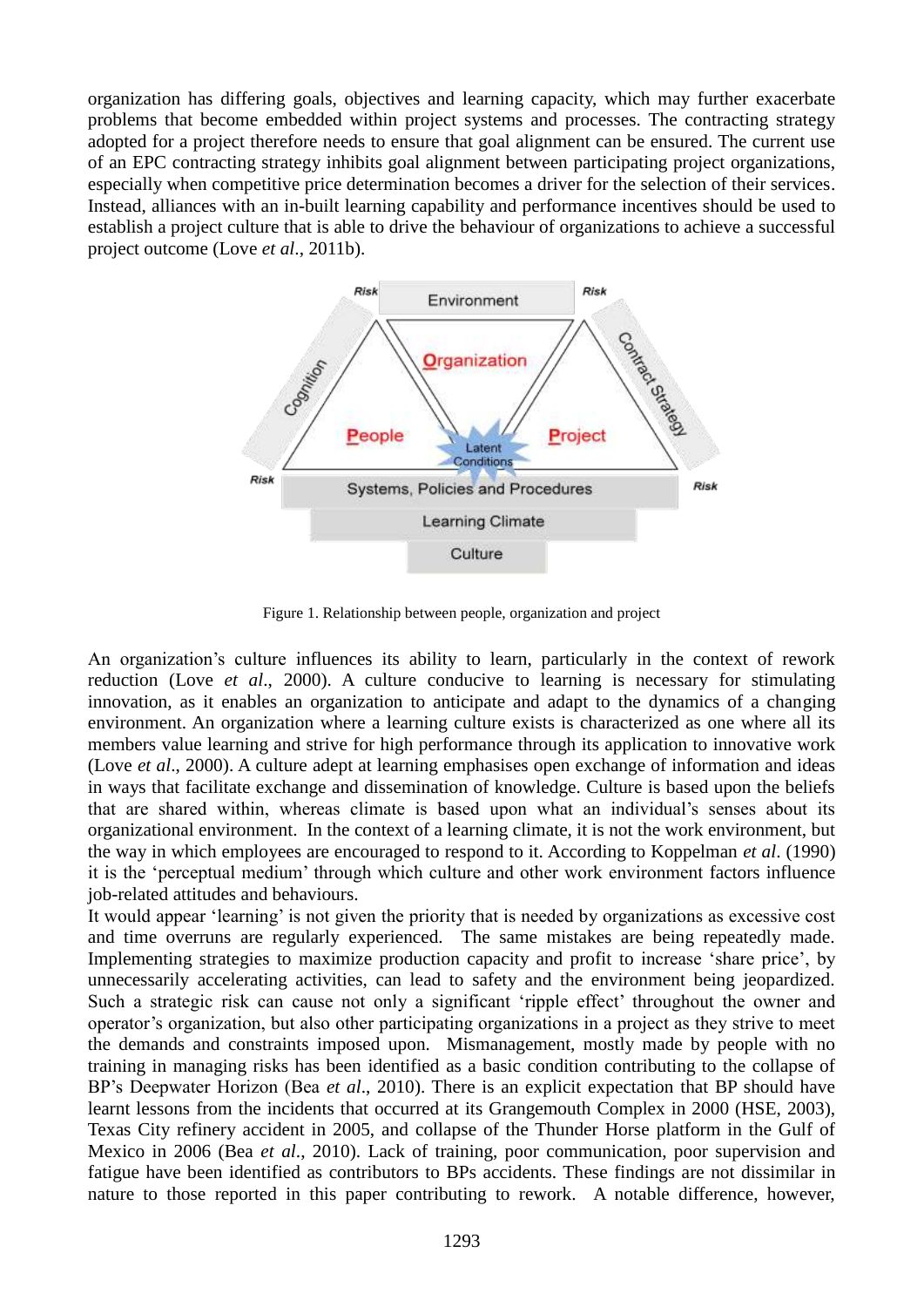pertains to the interrelationships that have been identified from the dialogue and narratives obtained and extrapolated to the nomenclatures of people, organization and project.

## **6 Conclusion**

The increasing demand for and rising costs of energy has stimulated the need to extract and produce greater volumes of oil and gas. Consequently, a large number of offshore projects have been commissioned or built. Many have experienced significant cost and schedule overruns. A significant factor contributing to such cost and schedule overruns is rework, which arises due to errors, omissions and changes. Such rework arises as there is an underlying pressure to complete the project and commence production as soon as possible. If rework occurs, it is explained away as being an unfortunate event. Surprisingly, cost and schedule overruns are expected; a 5% of CAPEX cost increase due to rework is considered acceptable, if it occurs. If rework is anchored at such a level, then the likelihood for accidents and perhaps even loss of life significantly increases. It is only when a major failure, accident or catastrophe occurs that an investigation reveals design, managerial and organizational flaws have occurred. The determination of rework causal factors provides the foundations for appropriate risk management strategies in future projects to be determined.

## **7 Acknowledgments**

The authors would like to thank Dr Nurica Forcada, Professor David Edwards and Professor Zahir Irani for their contributions to this research.

## **8 References**

- Bea, R.G., Roberts, K., Azwell, T., and Gale, W. (2010). *Deepwater Horizon Study Group*. Center for Catastrophic Risk Management, University of California, Berkeley, 15<sup>th</sup> July 2010, Progress Report 2(Available at www.ce.berkeley.edu, accessed 1<sup>st</sup> November 2010)
- Busby, J.S. (2001). Error and distributed cognition in design. *Design Studies*, **22**, pp.233-254
- Eriksen (2010). Industry must manage risk to control costs. *Offshore*, 3<sup>rd</sup> June 2010 (Accessed 23<sup>rd</sup> November at http://www.offshore-mag.com)
- Farrell, F.B. (1996). *Subjectivity, Realism, and Postmodernism: The Recovery of the World in Recent Philosophy*. Cambridge University Press, Cambridge, UK
- Goh, Y.M., Love, P.E.D., Brown, H., and Spickett, J. (2011). Organizational accidents: A systemic model of production versus protection. *Journal of Management Studies* (Available on-line 14<sup>th</sup> October 2010)
- Hilborn, R.C. (2004). Sea gulls, butterflies, and grasshoppers: A brief history of the butterfly effect in nonlinear dynamics. *American Journal of Physics* **72**, pp.425–427.
- Health and Safety Executive (HSE) (2003). *Major Incident Investigation Report BP Grangemouth*. Scotland  $29<sup>th</sup>$  May –  $10<sup>th</sup>$  June. A Public Report Prepared by the HSE on Behalf of the Competent Authority, HSE, London, UK
- Hwang B-G., Thomas, S.R., Haas, C.T., and Caldas, H. (2009). Measuring the impacts of rework on construction cost performance by project characteristics and sources of rework. AS*CE Journal of Construction Engineering and Management*, **135**(3), 187-198.
- Koppelman, R.R., Brief, A.P., and Guzzo, R.A. (1900). The role of climate and culture in productivity. In B. Schnieder (Ed.) *Organizational Culture and Climate*, Jossey-Bass, San Francisco, pp.282-318.
- Kvale, S. (1996). *Interviews: An Introduction to Qualitative Research Interviewing.* Sage, Thousand Oaks